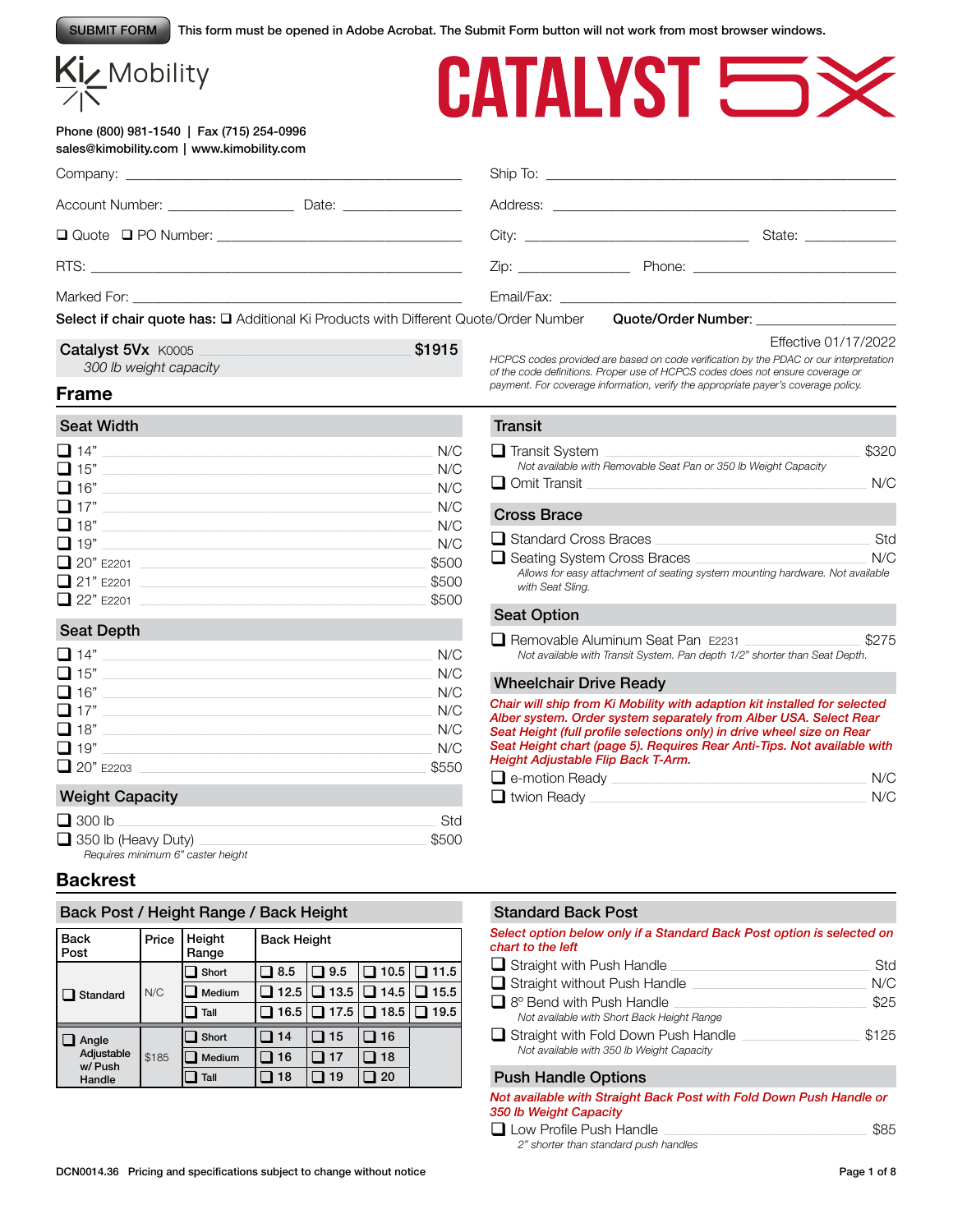# CATALYST **SX**

# **Backrest** continued

| <b>Back Upholstery</b>                                                                                      | <b>Military Patch</b>                                                  |
|-------------------------------------------------------------------------------------------------------------|------------------------------------------------------------------------|
| If selecting both upholstery and Axiom Back, the upholstery will be<br>installed.<br>$\Box$ Standard<br>Std | Attached only if of<br><b>US Military Servic</b><br>$\Box$ Army $\Box$ |
| Not available with Short or Medium Back Height Ranges on 21" - 22" Seat<br>Widths                           | $\Box$ US Purple He                                                    |
| Tension Adjustable E2611<br>$\Box$ Standard Cover<br>\$315<br>□ Air Mesh Breathable Cover<br>\$390          | Purple Heart with<br>$\Box$ Army [                                     |
| $-$ \$15<br>$\Box$ Omit Back Upholstery                                                                     |                                                                        |

| <b>Military Patch</b>                                            |       |
|------------------------------------------------------------------|-------|
| Attached only if ordered with Tension Adjustable Back Upholstery |       |
| US Military Service Patch                                        | \$90  |
| Army Navy Marines Air Force C Coast Guard                        |       |
| □ US Purple Heart Patch                                          | \$90  |
| Purple Heart with Military Service Patch Combo                   | \$145 |
| Army Navy Narines Air Force C Coast Guard                        |       |

# **Footrest / Frame Type**

| <b>Frame Type</b>      |     |
|------------------------|-----|
| $\Box$ Swing Away      | N/C |
| Super Low - Swing Away | N/C |
| $\Box$ Fixed Front     | N/C |

| Minimum Front Seat Height with Front Mount Hangers   |            |        |              |        |              |            |  |  |  |  |  |  |
|------------------------------------------------------|------------|--------|--------------|--------|--------------|------------|--|--|--|--|--|--|
| Hanger Length                                        | Short      |        | Medium       |        | Lona         |            |  |  |  |  |  |  |
| <b>Hanger Bend</b>                                   | $70^\circ$ | 80/90° | $70^{\circ}$ | 80/90° | $70^{\circ}$ | $80^\circ$ |  |  |  |  |  |  |
| Minimum Front Seat Height<br>with Standard Selection | 13.5"      | 13.5"  | 14"          | 15"    | 16"          | 17"        |  |  |  |  |  |  |
| Minimum Front Seat Height<br>with 3" Extension       | 14.5"      | 16"    | 16.5"        | 18"    | 18.5"        | 20"        |  |  |  |  |  |  |

# Hanger / Front Frame Bend

| Frame        | Hanger                      | $60^{\circ}$ | 70° | $80^\circ$ | $90^{\circ}$ | Retail |
|--------------|-----------------------------|--------------|-----|------------|--------------|--------|
|              | <b>Extension Tube Mount</b> |              |     |            |              | Std    |
| Swing        | <b>Front Mount</b>          |              |     |            |              | N/C    |
| Away         | <b>PRO ELR</b>              |              |     |            |              | \$295  |
|              | <b>Omit Hangers</b>         |              |     |            |              | $-$20$ |
| <b>Fixed</b> | <b>Extension Tube Mount</b> |              |     |            |              | N/C    |
| .            |                             |              |     |            |              |        |

**<sup>1</sup>** *Not available with 7" or 8" casters*

#### PRO ELR Cover

*Available only on PRO ELR*

q Gel Pad Cover \_\_\_\_\_\_\_\_\_\_\_\_\_\_\_\_\_\_\_\_\_\_\_\_\_\_\_\_\_\_\_\_\_\_\_\_\_\_\_\_\_\_\_\_\_\_\_\_\_\_\_\_\_\_\_\_\_\_\_\_\_\_\_\_\_\_\_\_\_\_\_\_\_\_\_\_\_\_\_ \$390

### Footrest / Extension / Seat to Footrest Length

*Select Extension and Seat to Footrest Length in row corresponding to desired Footrest. Footrest Length of at least 2.5" shorter than Front Seat Height recommended. Extension Tube Hangers and Fixed Front Frame measurements are based on 70º Hanger / Front Frame Bend.* 

| Footrest                                   | Extension                              |                | Seat to Footrest Length    |             |             |             |               |             |             |                |              |                                       |             |
|--------------------------------------------|----------------------------------------|----------------|----------------------------|-------------|-------------|-------------|---------------|-------------|-------------|----------------|--------------|---------------------------------------|-------------|
| <b>Extension Tube</b>                      | $\Box$ Short                           | $\square$ 11   | $\Box$ 11.5                | $\Box$ 12   | $\Box$ 12.5 | $\Box$ 13   | $\Box$ 13.5   | $\Box$ 14   | $\Box$ 14.5 | $\Box$ 15      |              |                                       |             |
| Hangers<br>(60°, 70°, 80°)                 | $\Box$ Medium                          | $\Box$ 13      | $\Box$ 13.5                | $\Box$ 14   | $\Box$ 14.5 | $\Box$ 15   | $\Box$ 15.5   | $\Box$ 16   | $\Box$ 16.5 | $\Box$ 17      |              |                                       |             |
|                                            | $\Box$ Long                            | $\Box$ 15.5    | $\Box$ 16                  | $\Box$ 16.5 | $\Box$ 17   | $\Box$ 17.5 | $\Box$ 18     | $\Box$ 18.5 | $\Box$ 19   | $\Box$ 19.5    |              |                                       |             |
|                                            |                                        |                | <b>Standard Selections</b> |             |             |             |               |             |             |                |              | <b>Requires 3" Extension for \$35</b> |             |
|                                            | $\Box$ Short                           | $\Box$ 5       | $\Box$ 5.5                 | $\Box$ 6    | $\Box$ 6.5  | Q7          |               |             |             |                | $\square$ 10 | $\Box$ 10.5                           | $\Box$ 11   |
|                                            | $(70^{\circ}, 80^{\circ}, 90^{\circ})$ | $\square$ 7.5  | $\Box$ 8                   | $\Box$ 8.5  | $\square$ 9 | $\Box$ 9.5  |               |             |             |                | $\Box$ 11.5  | $\Box$ 12                             | $\Box$ 12.5 |
| <b>Front Mount</b><br>Hangers <sup>1</sup> | $\Box$ Medium                          | $\Box$ 5       | $\Box$ 5.5                 | $\Box$ 6    | $\Box$ 6.5  | Q7          | $\square$ 7.5 | $\Box$ 8    |             |                | $\Box$ 12    | $\square$ 12.5                        | $\Box$ 13   |
|                                            | $(70^{\circ}, 80^{\circ}, 90^{\circ})$ | $\Box$ 8.5     | $\Box$ 9                   | $\Box$ 9.5  | $\Box$ 10   | $\Box$ 10.5 | $\Box$ 11     | $\Box$ 11.5 |             |                | $\Box$ 13.5  | $\Box$ 14                             | $\Box$ 14.5 |
|                                            | $\Box$ Long                            | $\Box$ 5       | $\Box$ 5.5                 | $\Box$ 6    | $\Box$ 6.5  | Q7          | $\square$ 7.5 | $\Box$      | $\Box$ 8.5  | $\Box$         | $\Box$ 14    | $\square$ 14.5                        | $\Box$ 15   |
|                                            | $(70^{\circ}, 80^{\circ})$             | $\Box$ 9.5     | $\Box$ 10                  | $\Box$ 10.5 | $\Box$ 11   | $\Box$ 11.5 | $\Box$ 12     | $\Box$ 12.5 | $\Box$ 13   | $\Box$ 13.5    | $\Box$ 15.5  | $\Box$ 16                             | $\Box$ 16.5 |
| PRO ELR Low                                | $\Box$ Short                           | $12 - 17.5$    |                            |             |             |             |               |             |             |                |              |                                       |             |
| <b>Pivot Setting</b>                       | $\Box$ Long                            | $15 - 21$      |                            |             |             |             |               |             |             |                |              |                                       |             |
| PRO ELR High                               | $\Box$ Short                           | $10.5 - 15.5$  |                            |             |             |             |               |             |             |                |              |                                       |             |
| <b>Pivot Setting</b>                       | $\Box$ Long                            | $13 - 19$      |                            |             |             |             |               |             |             |                |              |                                       |             |
| <b>Fixed Front</b>                         | $\Box$ Short                           | $\Box$ 11.5    | $\Box$ 12                  | $\Box$ 12.5 | $\Box$ 13   | $\Box$ 13.5 | $\Box$ 14     | $\Box$ 14.5 | $\Box$ 15   |                |              |                                       |             |
| Frame                                      | $\Box$ Medium                          | $\Box$ 13      | $\Box$ 13.5                | $\Box$ 14   | $\Box$ 14.5 | $\Box$ 15   | $\Box$ 15.5   | $\Box$ 16   | $\Box$ 16.5 | $\Box$ 17      |              |                                       |             |
| $(70^{\circ}, 80^{\circ})$                 | $\Box$ Long                            | $\square$ 15.5 | $\Box$ 16                  | $\Box$ 16.5 | $\Box$ 17   | $\Box$ 17.5 | $\Box$ 18     | $\Box$ 18.5 | $\Box$ 19   | $\square$ 19.5 |              |                                       |             |

**<sup>1</sup>** *See Minimum Front Seat Height chart above.*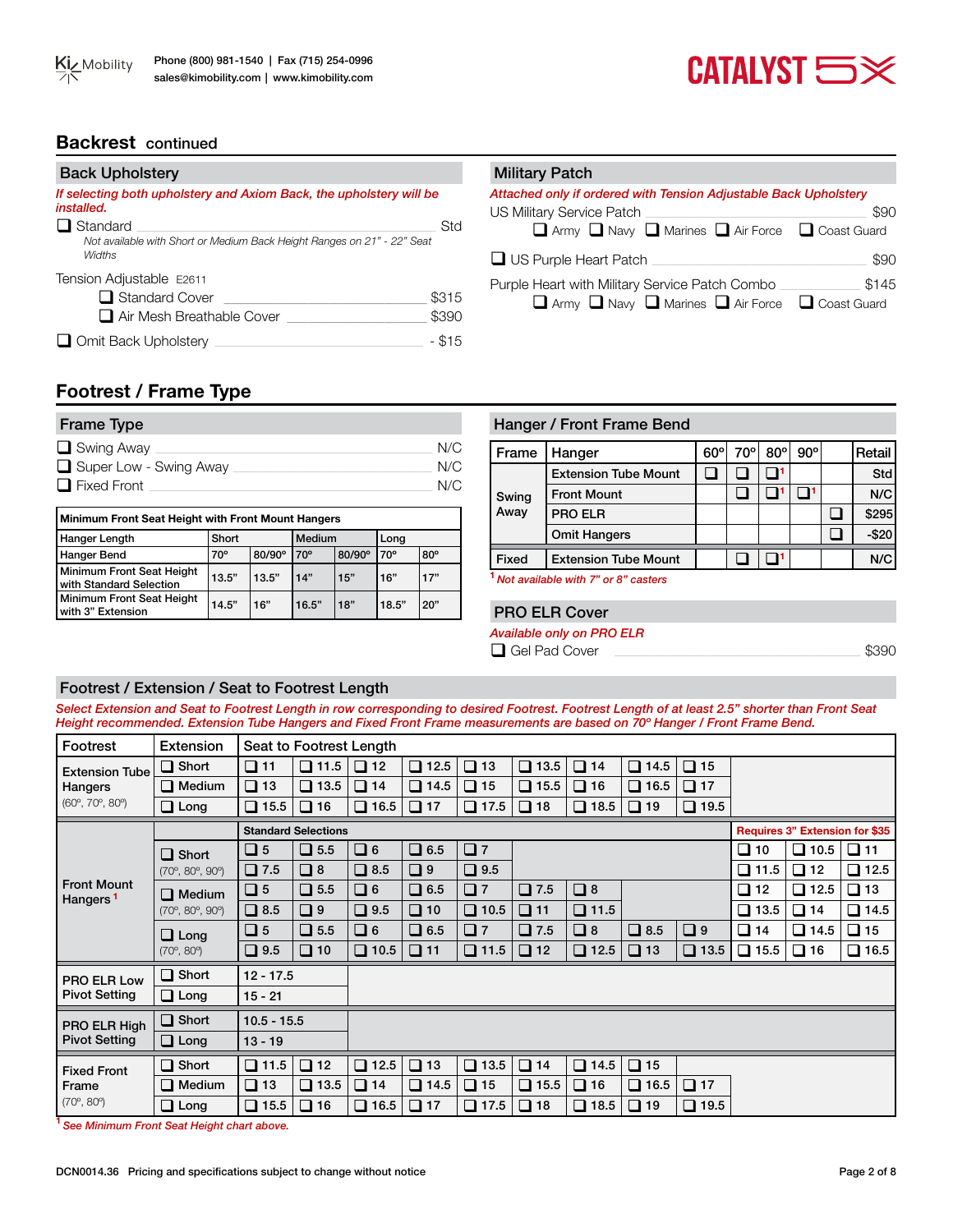

# **Footrest / Frame Type** continued

| 3" Extension                                                                                          |       |
|-------------------------------------------------------------------------------------------------------|-------|
| <b>Available only with Front Mount Hangers</b>                                                        |       |
| $\Box$ 3" Extension                                                                                   | \$35  |
| $\Box$ 3" Extension (Provided as Parts)                                                               | \$35  |
| Footplate                                                                                             |       |
| $\Box$ Composite<br>Not available with Front Mount Hanger or PRO ELR                                  | N/C   |
| $\Box$ Composite Angle Adjustable $K0040$<br>Not available with Front Mount Hanger or 14" Seat Width  | \$190 |
| Aluminum Angle Adjustable K0040                                                                       | \$190 |
| $\Box$ One Piece Flip Up Angle Adjustable $K0040$<br>Not available with Front Mount Hanger or PRO ELR | \$190 |

#### Hanger Release

| If no selection is made Classic Hanger Release will be used |     |
|-------------------------------------------------------------|-----|
| $\Box$ Classic                                              | Std |
| $\Box$ 4-Way - In line                                      | N/C |
| See reference A to the right. Not available with PRO ELR.   |     |
| $\Box$ 4-Way - Out                                          | N/C |
| See reference B to the right. Not available with PRO ELR.   |     |
| в                                                           |     |

# Residual Limb Support Calf Strap q Velcro Adjustable K0038 \_\_\_\_\_\_\_\_\_\_\_\_\_\_\_\_\_\_\_\_\_\_\_\_\_\_\_\_\_\_\_\_\_\_\_\_\_\_\_\_\_\_\_\_\_\_\_\_\_\_\_\_\_\_\_\_\_\_\_\_\_\_\_\_\_\_\_ \$40  $\Box$  Padded Velcro Adjustable K0038 □ Bodypoint Padded AeroMesh K0038 2000 3118 *Not available with One Piece Flip Up Angle Adjustable Footplate* q Heel Loops E0951 \_\_\_\_\_\_\_\_\_\_\_\_\_\_\_\_\_\_\_\_\_\_\_\_\_\_\_\_\_\_\_\_\_\_\_\_\_\_\_\_\_\_\_\_\_\_\_\_\_\_\_\_\_\_\_\_\_\_\_\_\_\_\_\_\_\_\_\_\_\_\_\_\_\_\_\_\_\_ \$40  $\Box$  Adjustable Heel Loops  $E0951$ q Omit Heel Loops \_\_\_\_\_\_\_\_\_\_\_\_\_\_\_\_\_\_\_\_\_\_\_\_\_\_\_\_\_\_\_\_\_\_\_\_\_\_\_\_\_\_\_\_\_\_\_\_\_\_\_\_\_\_\_\_\_\_\_\_\_\_\_\_\_\_\_\_\_\_\_\_\_\_\_\_\_\_\_\_ N/C Residual Limb Support E1020 q Right and Left \_\_\_\_\_\_\_\_\_\_\_\_\_\_\_\_\_\_\_\_\_\_\_\_\_\_\_\_\_\_\_\_\_\_\_\_\_\_\_\_\_\_\_\_\_\_\_\_\_\_\_\_\_\_\_\_\_\_\_\_\_\_\_\_\_\_\_\_\_\_ \$810  $\Box$  Left \_\_\_\_\_\_\_\_\_\_\_\_\_\_\_ \$405  $\Box$  Right \_\_\_\_\_\_\_\_\_\_\_\_\_ \$405  $\Box$  Omit Left Hanger  $\Box$  -\$10  $\Box$  Omit Right Hanger  $\Box$  -\$10 Cover  $\Box$  Smooth  $\Box$  Air Mesh  $\Box$  Smooth  $\Box$  Air Mesh

# Pad Size  $\begin{array}{ccccccc}\n\Box 5 x 8 & & \Box 9 x 14 & & \Box 5 x 8 & & \Box 9 x 14 \\
\Box 7 x 10 & & \Box 11 x 10 & & \Box 7 x 10 & & \Box 11 x 10\n\end{array}$  $\begin{array}{|c|c|c|c|c|}\n \hline \text{7 x 10} & \text{11 x 10} & \text{17 x 10} & \text{11 x 10} \\
 \hline \text{19 x 10} & \text{11 x 14} & \text{19 x 10} & \text{11 x 14}\n \hline \end{array}$  $\Box$  11 x 14

# **Front Seat Height and Casters**

# Caster Size / Front Frame Type / Front Seat Height

*Select Front Seat Height in row corresponding to desired caster size. Note: Selections in first three Front Seat Height columns use Super Low Front Frame. Super Low Front Frame not available with Fixed Front Frame.* 

| Caster |                       | <b>Front Seat Height</b>   |                       |           |                       |           |             |           |  |             |           |                       |  |
|--------|-----------------------|----------------------------|-----------------------|-----------|-----------------------|-----------|-------------|-----------|--|-------------|-----------|-----------------------|--|
| Size   |                       | Uses Super Low Front Frame |                       |           |                       |           |             |           |  |             |           |                       |  |
| 4"     | $\Box$ 13.5 $\Box$ 14 |                            | $\Box$ 14.5 $\Box$ 15 |           | $\Box$ 15.5 $\Box$ 16 |           | $\Box$ 16.5 | $\Box$ 17 |  | $\Box$ 18.5 | $\Box$ 19 | $\Box$ 19.5 $\Box$ 20 |  |
| 5"     | $\Box$ 14.5 $\Box$ 15 |                            | $\Box$ 15.5 $\Box$ 16 |           | $\Box$ 16.5 $\Box$ 17 |           | $\Box$ 17.5 | $\Box$ 18 |  | $\Box$ 19.5 | $\Box$ 20 | $\Box$ 20.5           |  |
| 6"     | $\Box$ 15.5 $\Box$ 16 |                            |                       |           |                       |           | $\Box$ 18.5 | $\Box$ 19 |  | $\Box$ 20.5 | $\Box$ 21 |                       |  |
| 7"     | $\Box$ 17             | $\Box$ 17.5                |                       | $\Box$ 18 |                       |           | $\Box$ 19.5 | $\Box$ 20 |  |             |           |                       |  |
| 8"     | $\Box$ 17.5 $\Box$ 18 |                            |                       |           | $\Box$ 19.5           | $\Box$ 20 | $\Box$ 20.5 | $\Box$ 21 |  |             |           |                       |  |

Heel Loop

#### **Caster**

|             |                                     |       |    | <b>Caster Size</b> |    |    |    |
|-------------|-------------------------------------|-------|----|--------------------|----|----|----|
|             |                                     | Price | 4" | 5"                 | 6" | 7" | 8" |
|             | l.75" Roller Blade                  | N/C   |    |                    |    |    |    |
|             | .75" Lighted Roller Blade           | \$70  |    |                    |    |    |    |
|             | 1" Poly                             | N/C   |    |                    |    |    |    |
|             | 1" Poly Aluminum                    | \$160 |    |                    |    |    |    |
|             | 1" Pneumatic                        | \$85  |    |                    |    |    |    |
| Caster Type | 1.5" Poly                           | \$50  |    |                    |    |    |    |
|             | 1.5" Soft Roll Aluminum             | \$185 |    |                    |    |    |    |
|             | 2" Poly                             | \$70  |    |                    |    |    |    |
|             | 2" Pneumatic w/ Foam Insert   \$225 |       |    |                    |    |    |    |

| DCN0014.36 Pricing and specifications subject to change without notice | Page 3 of 8 |
|------------------------------------------------------------------------|-------------|
|                                                                        |             |

| Maximum Seat Dump Reference<br>(Front Seat Height minus Rear Seat Height) |      |     |     |      |      |      |      |
|---------------------------------------------------------------------------|------|-----|-----|------|------|------|------|
| <b>Seat Depth</b>                                                         | 14"  | 15" | 16" | 17"  | 18"  | 19"  | 20"  |
| <b>Maximum Dump</b><br><b>Standard Caster Housing</b>                     | 1.5" | つ"  | つ"  | つ"   | 2.5" | 2.5" | 2.5" |
| <b>Maximum Dump</b><br>Performance Caster Housing                         | 3"   | 3"  | 3"  | 3.5" | 3.5" | ∕′″  | 4"   |

*Depending on configuration, chairs with Fixed Front Frame Type may achieve up to an additional .75"*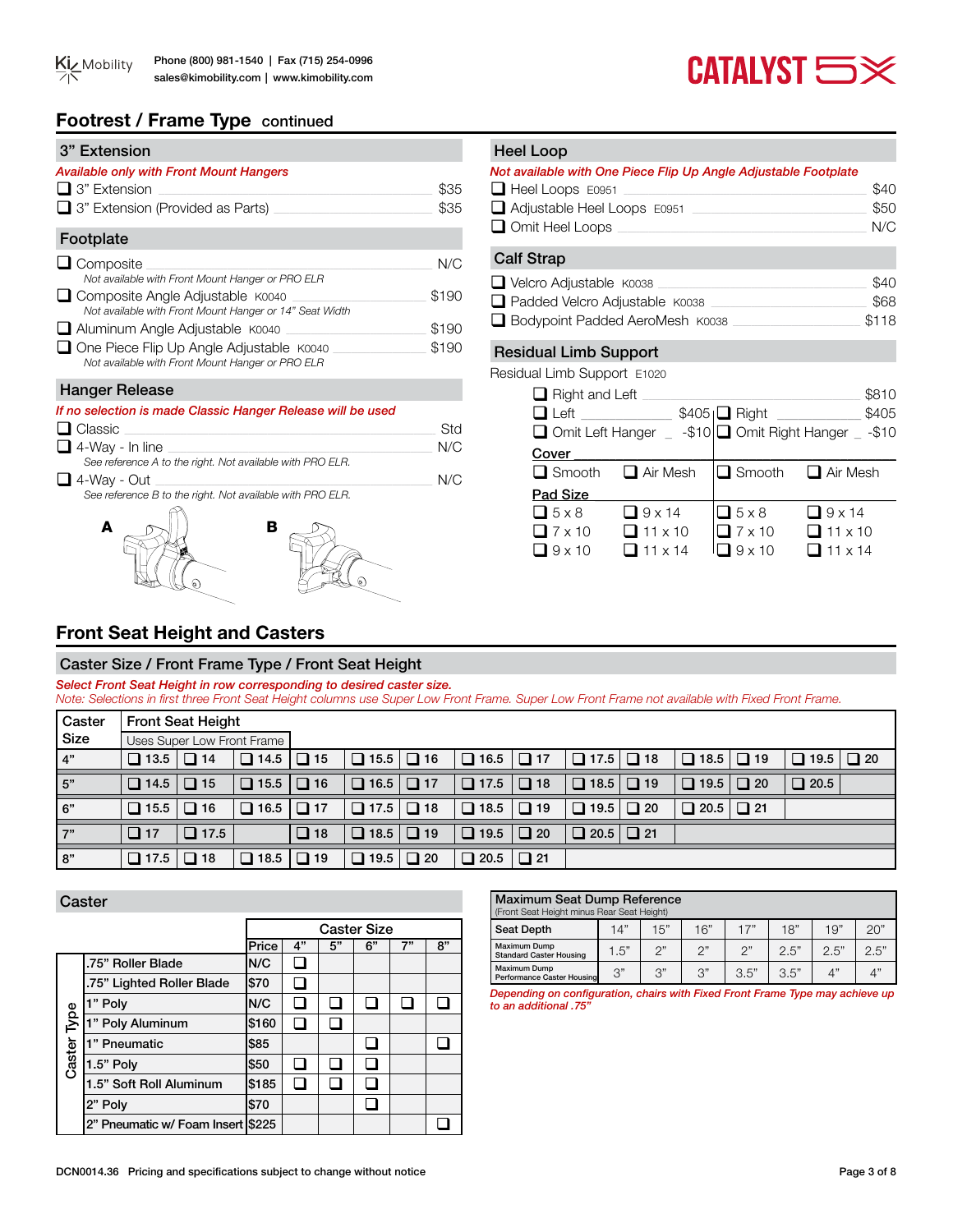

# **Front Seat Height and Casters** continued

| <b>Fork Stem</b>                                                                                                                         |                   |
|------------------------------------------------------------------------------------------------------------------------------------------|-------------------|
| $\Box$ Best Fit<br>Ki Mobility will pick Fork and Stem combination to optimize performance based<br>on Caster Size and Front Seat Height | Std               |
| $\Box$ Standard Fork Stem<br>$\Box$ 3/4" Longer Fork Stem<br>$\Box$ 1 1/2" Longer Fork Stem                                              | N/C<br>N/C<br>N/C |
| <b>Caster Housing</b>                                                                                                                    |                   |
| $\Box$ Standard<br>Performance                                                                                                           | N/C               |

#### *Not available with 350 lb Weight Capacity*

#### q Frog Legs Suspension Fork \_\_\_\_\_\_\_\_\_\_\_\_\_\_\_\_\_\_\_\_\_\_\_\_\_\_\_\_\_\_\_\_\_\_\_\_\_\_\_\_\_\_\_\_\_\_\_\_\_\_\_\_\_\_\_\_\_\_ \$450 *Available only with 4", 5" or 6" Caster Sizes. Not available with Caster Pin Locks, 350 lb Weight Capacity, 2" Poly caster or 2" Pneumatic w/ Foam Insert caster.*   $\Box$  User Weight Under 80 lbs **Q** User Weight 80 - 120 lbs  $\Box$  User Weight 120 - 160 lbs  $\Box$  User Weight 160 - 220 lbs  $\Box$  User Weight 220 - 260 lbs  $\Box$  User Weight 260 - 300 lbs □ Frog Legs II Suspension System \_\_\_\_\_\_\_\_\_\_\_\_\_\_\_\_\_\_\_\_\_\_\_\_\_\_\_\_\_\_\_ \$450 *Lightweight shock absorbing fork. Available only with 4", 5" or 6" Caster Sizes. Not available with Caster Pin Locks, 350 lb Weight Capacity, 2" Poly caster or 2" Pneumatic w/ Foam Insert caster.*  q Caster Pin Locks K0073 \_\_\_\_\_\_\_\_\_\_\_\_\_\_\_\_\_\_\_\_\_\_\_\_\_\_\_\_\_\_\_\_\_\_\_\_\_\_\_\_\_\_\_\_\_\_\_\_\_\_\_\_\_\_\_\_\_\_\_\_\_\_\_\_\_ \$195 *Not available with Performance Caster Housing, 1 1/2" Longer Fork Stem or Frog Legs Fork*

# **Wheel Locks**

| <b>Wheel Lock</b>                                                                                                                                                                                                               |       |
|---------------------------------------------------------------------------------------------------------------------------------------------------------------------------------------------------------------------------------|-------|
| $\Box$ Push to Lock                                                                                                                                                                                                             | Std   |
| $\Box$ Push to Lock Flush Mount                                                                                                                                                                                                 | N/C   |
| $\Box$ Pull to Lock                                                                                                                                                                                                             | N/C   |
| Low Profile Scissor Lock<br>Not available with Low Poly, Full Poly or Sentinel Solid tires                                                                                                                                      | \$65  |
| $\Box$ Short Thro Scissor Lock                                                                                                                                                                                                  | \$110 |
| $\Box$ Drum Brake                                                                                                                                                                                                               | \$560 |
| Available only with 20", 22" and 24" MAXX Performance Spoke wheels. Not<br>available with Straight without Push Handle or Straight with Fold Down Push<br>Handle Back Posts, or Low Profile Push Handle, Axle is Quick Release. |       |

Dual - Drum Brake \_\_\_\_\_\_\_\_\_\_\_\_\_\_\_\_\_\_\_\_\_\_\_\_\_\_\_\_\_\_\_\_\_\_\_\_\_\_\_\_\_\_\_\_\_\_\_\_\_\_\_\_\_\_\_\_\_\_\_\_\_\_\_\_\_\_\_\_\_\_\_\_\_\_\_\_\_\_ \$660 *Available only with 20", 22" and 24" MAXX Performance Spoke wheels. Not available with Straight without Push Handle or Straight with Fold Down Push Handle Back Posts, or Low Profile Push Handle. Axle is Quick Release.*  $\Box$  Push to Lock  $\Box$  Pull to Lock

q Omit Wheel Locks \_\_\_\_\_\_\_\_\_\_\_\_\_\_\_\_\_\_\_\_\_\_\_\_\_\_\_\_\_\_\_\_\_\_\_\_\_\_\_\_\_\_\_\_\_\_\_\_\_\_\_\_\_\_\_\_\_\_\_\_\_\_\_\_\_\_\_\_\_\_\_\_\_\_\_\_\_ N/C

#### Wheel Lock Options

**Fork Options** 

| Extension Handles E0961                                                      | \$75  |
|------------------------------------------------------------------------------|-------|
| Available only with Push to Lock or Pull to Lock Wheel Locks                 |       |
| $\Box$ Grade Aids $E0974$                                                    | \$150 |
| Available only with Push to Lock Wheel Locks and Pneumatic or Pneumatic with |       |
| Airless Insert tires                                                         |       |

# **Rear Seat Height and Wheels**

#### Wheel Size / Tire Profile / Rear Seat Height

*Select Rear Seat Height in row corresponding to desired Wheel Size and Tire Profile. 14" Seat Depth not available with 24", 25" or 26" wheel sizes.* 

| <b>Wheel Size</b> | <b>Tire Profile</b> | <b>Rear Seat Height</b> |              |              |              |               |              |
|-------------------|---------------------|-------------------------|--------------|--------------|--------------|---------------|--------------|
|                   | Low                 | $\Box$ 11.5"            | $\Box$ 12.5" | $\Box$ 13.5" | $\Box$ 14.5" | $\Box$ 15.5"  | $\Box$ 16.5" |
| 20"               | Full                | $\Box$ 12"              | $\Box$ 13"   | $\Box$ 14"   | $\Box$ 15"   | $\Box$ 16"    | $\Box$ 17"   |
|                   | Low                 | $\Box$ 12.5"            | $\Box$ 13.5" | $\Box$ 14.5" | $\Box$ 15.5" | $\Box$ 16.5"  | $\Box$ 17.5" |
| 22"               | <b>Full</b>         | $\Box$ 13"              | $\Box$ 14"   | $\Box$ 15"   | $\Box$ 16"   | $\Box$ 17"    | $\Box$ 18"   |
| 24"               | Low                 | $\Box$ 13.5"            | $\Box$ 14.5  | $\Box$ 15.5" | $\Box$ 16.5" | $\Box$ 17.5"  | $\Box$ 18.5" |
|                   | Full                | $\Box$ 14"              | $\Box$ 15"   | $\Box$ 16"   | $\Box$ 17"   | $\square$ 18" | $\Box$ 19"   |
| 25"               | Low                 | $\Box$ 14"              | $\Box$ 15"   | $\Box$ 16"   | $\Box$ 17"   | $\Box$ 18"    | $\Box$ 19"   |
|                   | Low                 | $\Box$ 14.5"            | $\Box$ 15.5" | $\Box$ 16.5" | $\Box$ 17.5" | $\Box$ 18.5"  | $\Box$ 19.5" |
| 26"               | Full                | $\Box$ 15"              | $\Box$ 16"   | $\Box$ 17"   | $\Box$ 18"   | $\Box$ 19"    | $\Box$ 20"   |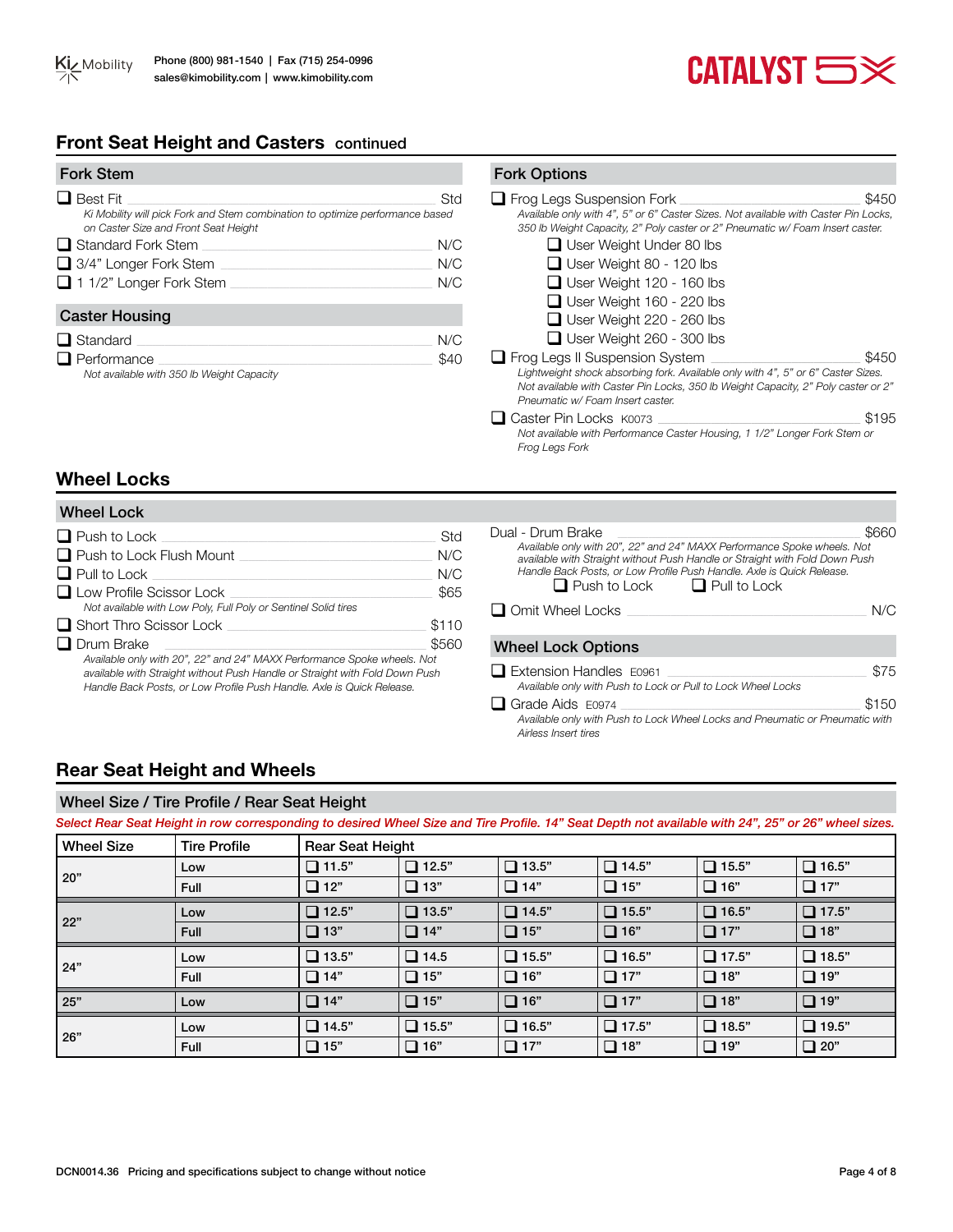

# **Rear Seat Height and Wheels** continued

|       | <b>Rear Wheel</b>                                                        |          |     |                        |     |     |     |
|-------|--------------------------------------------------------------------------|----------|-----|------------------------|-----|-----|-----|
|       |                                                                          |          |     | <b>Rear Wheel Size</b> |     |     |     |
|       |                                                                          | Price    | 20" | 22"                    | 24" | 25" | 26" |
| eq.   | Assembled Six-Spoke<br>Mag w/ Treaded Tire and<br>Composite Handrim 1, 2 | $-$ \$25 |     |                        |     |     |     |
|       | <b>MAXX Performance Spoke</b>                                            | \$200    |     |                        |     |     |     |
| Wheel | <b>MAXX Performance Spoke</b>                                            | N/C      |     |                        |     |     |     |
|       | Mag                                                                      | N/C      |     |                        |     |     |     |
| Rear  | Superlight Spoke <sup>2</sup>                                            | \$295    |     |                        |     | 13  |     |
|       | <b>Spinergy Spox</b>                                                     | \$845    |     |                        |     |     |     |

**<sup>1</sup>***No substitutions available. Do not select Rear Tire Type or Handrim. Measures as Full Profile tire.*

**<sup>2</sup>***Not available with 350 lb Weight Capacity*

**<sup>3</sup>***Available only with Superlight and Plastic Coated Handrims*

#### Rear Tire Type

| <b>Full Profile</b>                                                                                                               |       |
|-----------------------------------------------------------------------------------------------------------------------------------|-------|
| ■ Street Pneumatic 1 3/8" E2211, E2212<br>Not available on 25" wheel size                                                         | Std   |
| $\Box$ Full Poly 1 3/8" E2218<br>Not available on Superlight wheel or 25" or 26" wheel sizes                                      | N/C   |
| $\blacksquare$ Pneumatic with Airless Insert 1 3/8" $\,$ E2211, E2213 $\,$<br>Not available on Superlight wheel or 25" wheel size | \$100 |
| □ Schwalbe HS-127 1 3/8" E2211, E2212<br>Available only on 24" wheel size. Not available on Mag wheel.                            | \$125 |
| □ Euro Trek Knobby 1 3/8" E2211, E2212<br>Available only on 24" wheel size                                                        | \$95  |
| Low Profile                                                                                                                       |       |
| $\Box$ Low Poly 1" E2218<br>Not available on Superlight wheel, 25" or 26" wheel sizes or 350 lb Weight Cap.                       | \$50  |
| ■ Sentinel Solid Tire 1" E2218<br>Not available on Superlight wheel or 20" and 22" Mag wheels                                     | \$95  |
| $\Box$ High Pressure 1" E2211, E2212<br>Not available on Mag wheel                                                                | \$95  |
| Schwalbe Marathon Plus Evolution 1" E2211, E2212<br>Not available on Mag wheel, 20" or 22" wheel sizes                            | \$135 |

## Spinergy Options

| opinoryy opuono                                                                                                                                                                                                                                                                             |       |
|---------------------------------------------------------------------------------------------------------------------------------------------------------------------------------------------------------------------------------------------------------------------------------------------|-------|
| Select spoke color and handrim tab for Spinergy wheels<br>Spoke Color:                                                                                                                                                                                                                      |       |
| $\Box$ Black $\Box$ Red $\Box$ White $\Box$ Blue<br>$\Box$ Yellow                                                                                                                                                                                                                           |       |
| Handrim Tab:                                                                                                                                                                                                                                                                                |       |
| Available only with Aluminum Anodized and Plastic Coated Handrims                                                                                                                                                                                                                           |       |
| $\Box$ Short Tab                                                                                                                                                                                                                                                                            | \$25  |
| $\Box$ Long Tab                                                                                                                                                                                                                                                                             | N/C   |
| Handrim                                                                                                                                                                                                                                                                                     |       |
| <b>Standard Handrims</b>                                                                                                                                                                                                                                                                    |       |
| □ Aluminum Anodized                                                                                                                                                                                                                                                                         | Std   |
| □ Superlight Aluminum Anodized                                                                                                                                                                                                                                                              | \$50  |
| Available only on 24" and 25" wheel sizes. Available only on MAXX Performance<br>or Superlight wheels. Not available with 350 lb Weight Capacity.                                                                                                                                           |       |
| □ Plastic Coated                                                                                                                                                                                                                                                                            | \$100 |
| $\Box$ Projection (8 Vertical Projections)                                                                                                                                                                                                                                                  | \$325 |
| Available only with full profile tires in combination with 22"-26" MAXX                                                                                                                                                                                                                     |       |
| Performance Spoke, or 24" Mag wheel                                                                                                                                                                                                                                                         |       |
| $\Box$ Omit Handrim                                                                                                                                                                                                                                                                         | N/C   |
| <b>Natural Fit Handrims</b>                                                                                                                                                                                                                                                                 |       |
| Not available on 20" wheel size or 22" Mag wheel. Not recommended<br>with Mag wheel.                                                                                                                                                                                                        |       |
| $\Box$ Natural Fit LT Regular Grip<br>$\mathcal{L}^{\mathcal{L}}(\mathcal{L}^{\mathcal{L}})$ and the set of the set of the set of the set of the set of the set of the set of the set of the set of the set of the set of the set of the set of the set of the set of the set of the set of | \$465 |
| Natural Fit Standard Regular Grip                                                                                                                                                                                                                                                           | \$445 |
| $\Box$ Natural Fit LT Super Grip                                                                                                                                                                                                                                                            | \$515 |
| Natural Fit Standard Super Grip                                                                                                                                                                                                                                                             | \$495 |
| $\Box$ Natural Fit LT Omit Grip                                                                                                                                                                                                                                                             | \$395 |
| □ Natural Fit Standard Omit Grip                                                                                                                                                                                                                                                            | \$345 |
|                                                                                                                                                                                                                                                                                             |       |

#### Handrim Option

| $\Box$ 3M Micro Grip                                   | \$65 |
|--------------------------------------------------------|------|
| Not available on Plastic Coated or Projection Handrims |      |

# **Axles**

# Axle *No selection needed with Drum Brake* q Quick Release \_\_\_\_\_\_\_\_\_\_\_\_\_\_\_\_\_\_\_\_\_\_\_\_\_\_\_\_\_\_\_\_\_\_\_\_\_\_\_\_\_\_\_\_\_\_\_\_\_\_\_\_\_\_\_\_\_\_\_\_\_\_\_\_\_\_\_\_\_\_\_\_\_\_\_\_\_\_\_\_\_\_\_\_\_\_ Std  $\Box$  Quad Quick Release *Not available with Mag or Spinergy wheels* Camber *Combination of Standard and Adjustable Camber cannot exceed 4º. Selection will default to a max of 4º combined if exceeded.* Standard Camber \_\_\_\_\_\_\_\_\_\_\_\_\_\_\_\_\_\_\_\_\_\_\_\_\_\_\_\_\_\_\_\_\_\_\_\_\_\_\_\_\_\_\_\_\_\_\_\_\_\_\_\_\_\_\_\_\_\_\_\_\_\_\_\_\_\_\_\_\_\_\_\_\_\_\_\_\_\_\_\_\_\_\_\_\_ N/C *Chair will be set up with this camber selection*  $\Box$  0°  $\Box$  1°  $\Box$  2°  $\Box$  3°  $\Box$  4° Adjustable Camber \_\_\_\_\_\_\_\_\_\_\_\_\_\_\_\_\_\_\_\_\_\_\_\_\_\_\_\_\_\_\_\_\_\_\_\_\_\_\_\_\_\_\_\_\_\_\_\_\_\_\_\_\_\_\_\_\_\_\_\_\_\_\_\_\_\_\_\_\_\_\_\_\_\_\_\_\_\_\_\_\_\_ N/C *Extra camber spacers mounted to the inside of the rear frame for later use*  $\Box$  1°  $\Box$  2°  $\Box$  3°  $\Box$  4°

#### Axle Position

#### *If no selection is made position 3 will be used. Position 4 is 7/8" forward of the back cane.*

Center of Gravity



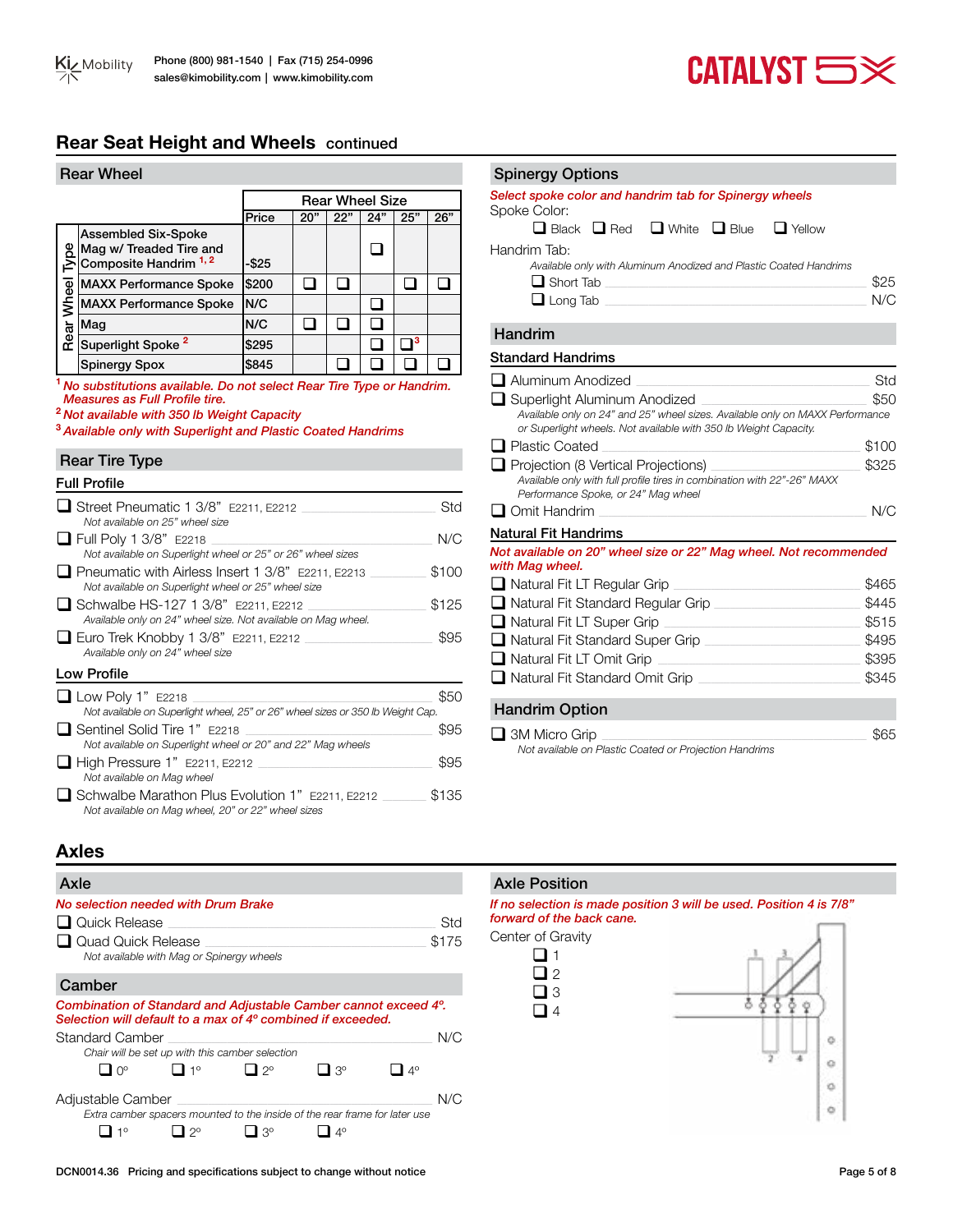# $CATALVST  $\implies \times$$

# **Armrests**

| Armrest                                                                                                                                     |       |
|---------------------------------------------------------------------------------------------------------------------------------------------|-------|
| Height Adjustable T-Arm E0973                                                                                                               |       |
| Desk (8.5" - 13.5")                                                                                                                         | \$295 |
| $\Box$ Full (8.5" - 13.5")                                                                                                                  | \$295 |
| Height Adjustable T-Arm Low E0973                                                                                                           |       |
| If selection is not available with rear wheel and rear seat height configuration,<br>standard Height Adjustable T-Arm armrests will be used |       |
|                                                                                                                                             | \$295 |
|                                                                                                                                             | \$295 |
| Height Adjustable Flip Back T-Arm E0973                                                                                                     |       |
|                                                                                                                                             | \$305 |
|                                                                                                                                             | \$305 |
| Flip Back Desk (10.5")                                                                                                                      |       |
| Not available with Seat Depths less than 16" or Angle Adjustable Back Posts                                                                 |       |
|                                                                                                                                             | 850   |
| $\blacksquare$ Full (10.5") ______                                                                                                          |       |

| Swing Away (10.5" - 12.5") E0973                           | \$225 |
|------------------------------------------------------------|-------|
| Not available with Angle Adjustable Back Posts or Arm Pads |       |
| Swing Away with Side Guard (10.5" - 12.5") E0973           | \$300 |
| Not available with Angle Adjustable Back Posts or Arm Pads |       |
| $\Box$ Omit Armrests                                       | N/C   |
|                                                            |       |

#### Arm Pad

#### *Not available with Swing Away Armrests*

 $\Box$  Waterfall Arm Pad *Available only with Height Adjustable T-Arm and Height Adjustable T-Arm Low*

# **Accessories**

### *Not available with T-Arms, Flip Back or Swing Away with Side Guard Armrests* q Composite Side Guards K0108 \_\_\_\_\_\_\_\_\_\_\_\_\_\_\_\_\_\_\_\_\_\_\_\_\_\_\_\_\_\_\_\_\_\_\_\_\_\_\_\_\_\_\_\_\_\_\_\_\_\_\_\_ \$145 Aluminum Straight K0108 q Black Matte \_\_\_\_\_\_\_\_\_\_\_\_\_\_\_\_\_\_\_\_\_\_\_\_\_\_\_\_\_\_\_\_\_ \$195 q Match Frame Color \_\_\_\_\_\_\_\_\_\_\_\_\_\_\_\_\_\_\_\_\_\_\_\_\_\_ \$245 *Not available with Hydrographics* Fixed Mount Fender Side Guards K0108 *Not available with 24" wheel size in combination with 14" Rear Seat Height*  $\Box$  Aluminum  $$150$ **Q** Carbon Fiber  $$475$ Aluminum Adjustable Fender with Foam Pad K0108 q Black Matte \_\_\_\_\_\_\_\_\_\_\_\_\_\_\_\_\_\_\_\_\_\_\_\_\_\_\_\_\_\_\_\_\_ \$275  $\Box$  Match Frame Color *Not available with Hydrographics* q Carbon Fiber Adjustable Fender K0108 \_\_\_\_\_\_\_\_\_\_\_\_\_\_\_\_\_\_\_\_\_\_\_\_\_\_\_\_\_\_\_\_\_\_\_\_ \$485 Removable Side Guard Anti-Tip q Rear Anti-Tips E0971 \_\_\_\_\_\_\_\_\_\_\_\_\_\_\_\_\_\_\_\_\_\_\_\_\_\_\_\_\_\_\_\_\_\_\_\_\_\_\_\_\_\_\_\_\_\_\_\_\_\_\_\_\_\_\_\_\_\_\_\_\_\_\_\_\_\_\_\_\_\_\_ \$150 Swing-In Anti-Tip E0971 *Not available with 350 lb Weight Capacity*  $\Box$  Single - Left  $\Box$ *Not available with left side O<sub>2</sub> Holder*  q Single - Right \_\_\_\_\_\_\_\_\_\_\_\_\_\_\_\_\_\_\_\_\_\_\_\_\_\_\_\_\_\_\_ \$155 *Not available with right side*  $O<sub>2</sub>$  *Holder*<br> **1** Pair q Pair \_\_\_\_\_\_\_\_\_\_\_\_\_\_\_\_\_\_\_\_\_\_\_\_\_\_\_\_\_\_\_\_\_\_\_\_\_\_\_\_ \$310 *Not available with Cane and Crutch Holder or O2 Holder* **Q** Omit Rear Anti-Tips **Quarter Anti-Tips Quarter Anti-Tips N/C**

# Pelvic Positioning Belt q 1 1/2" Auto Buckle E0978 \_\_\_\_\_\_\_\_\_\_\_\_\_\_\_\_\_\_\_\_\_\_\_\_\_\_\_\_\_\_\_\_\_\_\_\_\_\_\_\_\_\_\_\_\_\_\_\_\_\_\_\_\_\_\_\_\_\_\_\_\_\_\_\_ \$80 □ 1 1/2" Padded Auto Buckle E0978 <br>● \$170 q 2" Airline Buckle E0978 \_\_\_\_\_\_\_\_\_\_\_\_\_\_\_\_\_\_\_\_\_\_\_\_\_\_\_\_\_\_\_\_\_\_\_\_\_\_\_\_\_\_\_\_\_\_\_\_\_\_\_\_\_\_\_\_\_\_\_\_\_\_\_\_\_\_\_ \$110 Bodypoint Evoflex - Pelvic Stabilizer E0978 \_\_\_\_\_\_\_\_\_\_\_\_\_\_\_\_\_\_\_\_\_\_\_\_\_\_\_\_\_\_\_\_\_\_\_\_ \$188 Size: **q** Small (16-24") **q** Medium (19-29") **q** Large (25-37") Bodypoint Belt Mounting Kit \_\_\_\_\_\_\_\_\_\_\_\_\_\_\_\_\_\_\_\_\_\_\_\_\_\_\_\_\_\_\_\_\_\_\_\_\_\_\_\_\_\_\_\_\_\_\_\_\_\_\_\_\_\_\_\_\_\_\_\_\_\_\_ \$108 Style:  $\Box$  Bracket  $\Box$  Band Clamp 1"

#### Other Accessories

| $\sqcup$ Tool Kit                                                             | \$45  |
|-------------------------------------------------------------------------------|-------|
| □ Removable Underseat Pouch                                                   | \$50  |
| $\Box$ Pediatric Ki Mobility Backpack                                         | \$50  |
| $\Box$ Ki Mobility Backpack                                                   | \$65  |
| $\Box$ Luggage Carrier<br>Not available with PRO ELR or Residual Limb Support | \$85  |
| $\Box$ Black Neoprene Impact Guards                                           | \$90  |
| □ Clear Spoke Guards K0065<br>Not available with Mag wheel                    | \$115 |
| □ Black Spoke Guards K0065<br>Not available with 20" wheel size or Mag wheel  | \$115 |
| $\Box$ Cane and Crutch Holder                                                 | \$195 |
| $\Box$ IV Pole<br>Available only with Standard Straight Back Posts            | \$275 |
| Step Tube                                                                     | \$50  |
| Not available with Transit Wheels or 350 lb Weight Capacity                   |       |
| ∎Right Side<br>$\Box$ Left Side                                               |       |

#### O<sub>2</sub> Holder

| $O2$ Holder $E2208$ |                  | \$295 |
|---------------------|------------------|-------|
| $\Box$ Right Side   | $\Box$ Left Side |       |

#### Transit Wheels

 $\Box$  Transit Wheels K0108  $\Box$  Transit Wheels K0108 *Not available with Step Tube, Rear Seat Heights less than 14" or 350 lb Weight Capacity*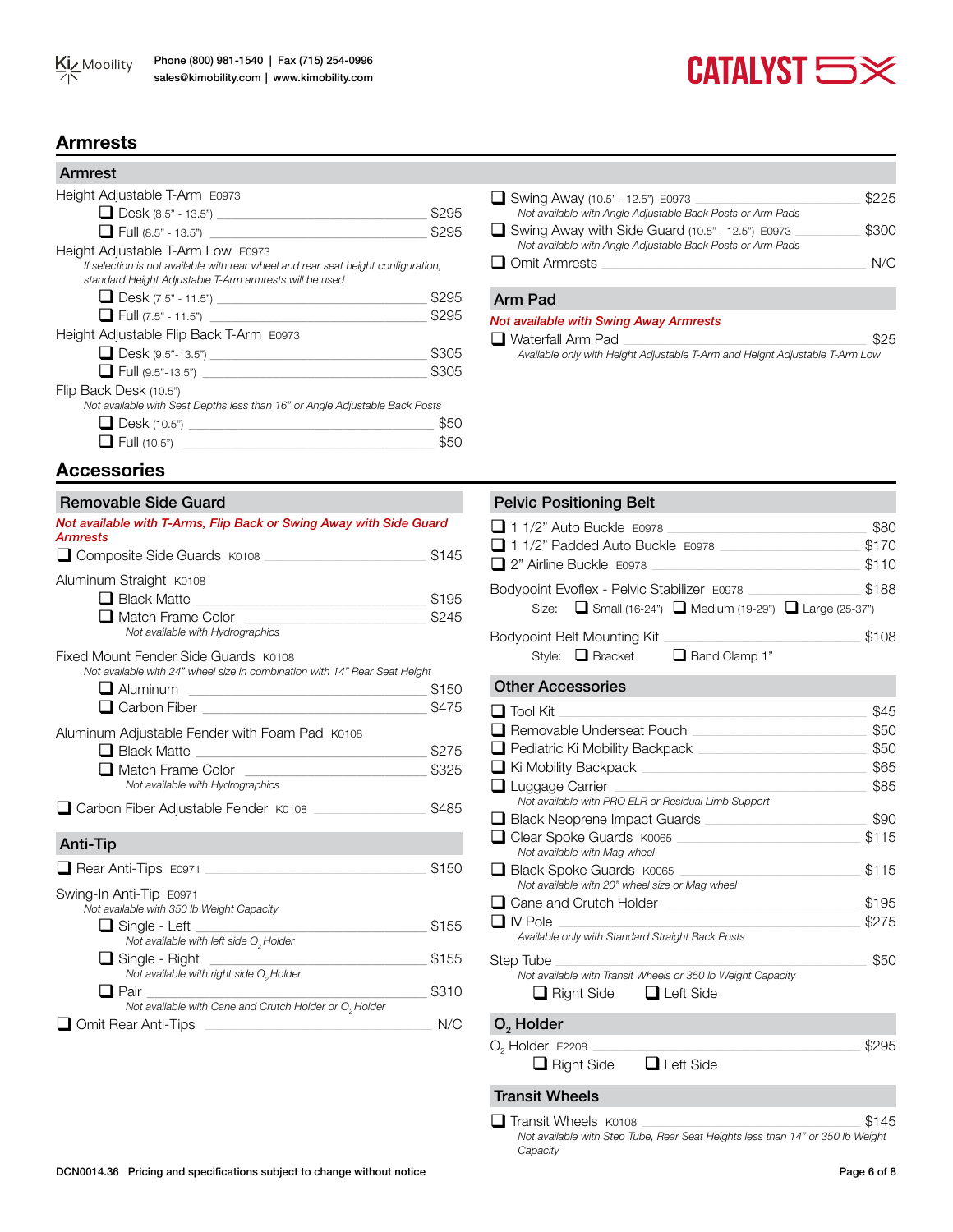



# **Color**

| N/C |
|-----|
| N/C |
| N/C |
| N/C |
| N/C |
| N/C |
| N/C |
| N/C |
| N/C |
| N/C |
|     |

#### Matte Finish

| $\Box$ Charcoal Gray $\_$    | N/C |
|------------------------------|-----|
| $\Box$ Emerald Green         | N/C |
| $\Box$ Iridescent Burgundy   | N/C |
| $\Box$ Iridescent Navy       | N/C |
| $\Box$ Military Green $\Box$ | N/C |
| $\Box$ Retro Red             | N/C |
| $\Box$ Royal Blue            | N/C |
| $\Box$ Shadow Black          | N/C |
| $\Box$ Smooth White          | N/C |

# Hydrographics Hydrographics \_\_\_\_\_\_\_\_\_\_\_\_\_\_\_\_\_\_\_\_\_\_\_\_\_\_\_\_\_\_\_\_\_\_\_\_\_\_\_\_\_\_\_\_\_\_\_\_\_\_\_\_\_\_\_\_\_\_\_\_\_\_\_\_\_\_\_\_\_\_\_\_\_\_\_\_\_\_\_\_\_\_\_\_\_\_\_\_\_ \$695 AOR1 (Desert Digital Camo)  $\Box$  Pink Camo Muddy Girl **Q** NEXT Camo **Q** Carbon Fiber<sup>1</sup> □ Zebra<sup>1</sup> **<sup>1</sup>***Select Hydrographics Base Color. Zebra not available in Black.* Hydrographics Base Color \_\_\_\_\_\_\_\_\_\_\_\_\_\_\_\_\_\_\_\_\_\_\_\_\_\_\_\_\_\_\_\_\_\_\_\_\_\_\_\_\_\_\_\_\_\_\_\_\_\_\_\_\_\_\_\_\_\_\_\_\_\_\_\_\_\_\_\_ N/C  $\Box$  Black  $\Box$  Blue  $\Box$  Granny Smith  $\Box$  Pink  $\Box$  Purple  $\Box$  Red

#### Colored Anodizing Package

*Select desired color. If no selection is made, black will be used.* 

|       | <b>Option</b>       | <b>Standard Caster</b><br>Housing <sup>2</sup> | Caster Fork <sup>3</sup> | <b>Axle Plate</b> |  |  |
|-------|---------------------|------------------------------------------------|--------------------------|-------------------|--|--|
|       | Retail              | \$75                                           | \$75                     | \$75              |  |  |
|       | Black <sup>1</sup>  |                                                |                          |                   |  |  |
|       | <b>Blue</b>         |                                                |                          |                   |  |  |
| Color | <b>Bright Green</b> |                                                |                          |                   |  |  |
|       | Gold                |                                                |                          |                   |  |  |
|       | Orange              |                                                |                          |                   |  |  |
|       | Pewter              |                                                |                          |                   |  |  |
|       | Pink                |                                                |                          |                   |  |  |
|       | Purple              |                                                |                          |                   |  |  |
|       | Red                 |                                                |                          |                   |  |  |

**<sup>1</sup>** *Black is no charge*

**<sup>2</sup>** *Available only if corresponding option selection was made* **<sup>3</sup>** *Not available with 2" wide casters, Frog Legs Suspension Fork or Frog Legs II Suspension System*

DCN0014.36 Pricing and specifications subject to change without notice Page 7 of 8